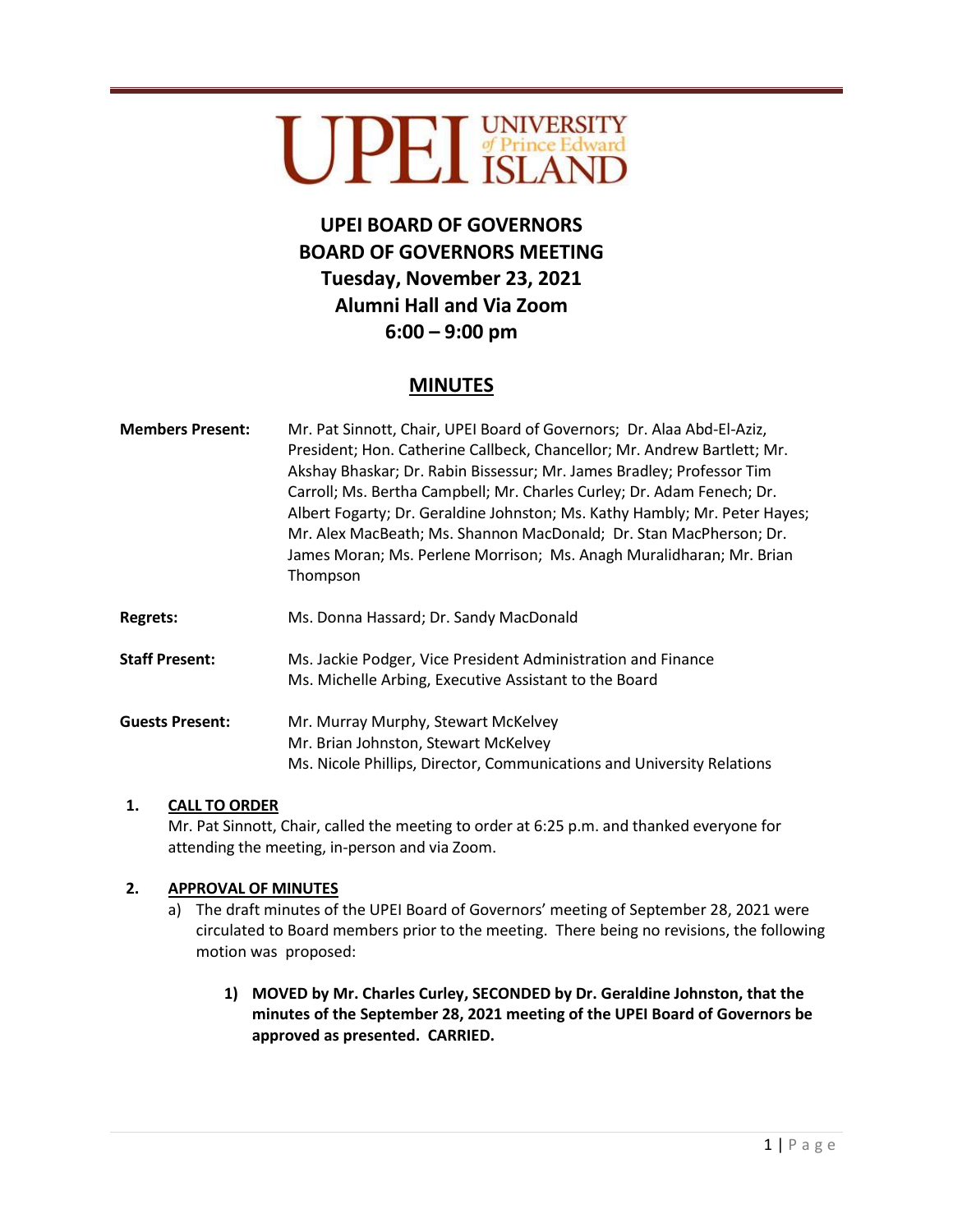#### **3. CHAIR'S REPORT**

#### **MEETING MOVED TO IN CAMERA**

#### **MEETING RETURNED TO OPEN SESSION**

*Legal counsel left the meeting.*

#### **4. PRESIDENT'S REPORT**

President Abd-El-Aziz noted his written report was circulated in advance of today's meeting. He shared that at the last Senate meeting, Senators approved the creation of the Faculty of Indigenous Knowledge, Education, Research and Applied Studies (IKERAS) and the dedication of one Senate seat for an Indigenous Faculty Member. He also noted that an Academic Advisor to Vice-President Academic and Research on Indigenous Affairs has been hired. The following motion was proposed:

**2) MOTION: MOVED by President Abd-El-Aziz, SECONDED by Dr. Rabin Bissessur that the UPEI Board of Governors support Senate's approval of the establishment of the Faculty of Indigenous Knowledge, Education, Research and Applied Studies (IKERAS). CARRIED.**

Several Board Members, including Ms. Anagha Muralidharan expressed deep appreciation for all of their contributions towards the establishment of the Faculty of Indigenous Knowledge, Education, Research and Applied Studies (IKERAS).

#### **5. STUDENT UNION REPORT**

Ms. Anagha Muralidharan, shared that she is currently the Interim President of the Student Union. She highlighted some of the Student Union has been doing over the last few months. The Student Union is in the midst of an election and the new President will be known in the next day, the AGM is next week and the process is underway to fill vacancies on Council, Senate, Board etc. The Student Union is thankful that they have been able to safely, in accordance with COVID protocols, have some social events such as a Halloween event, and a concert this coming week. The uptake on the Panther Patrol has tripled this year, the bike co-op is finished for this year and the food bank continues to be quite busy.

Mr. Pat Sinnott expressed his gratitude to the Interim President for her dedication towards our students.

#### **6. SENATE REPORT TO THE BOARD**

Mr. Tim Carroll reported that Senate met on November 19, 2021. At the meeting, Senate endorsed the development of a minor and major in Indigenous Studies and approved the dedication of one Senate seat for an Indigenous Faculty Member; and the creation of the Faculty of Indigenous Knowledge, Education, Research and Applied Studies (IKERAS). The Senate also approved the curriculum for the Doctor of Applied Health commencing in the Summer of 2022; and eleven students who applied to graduate before the next normal course convocation.

The Vice-President Academic and Research provided updates on the delivery of Winter 2022 semester and noted direction from the Chief Public Health Office in doing so.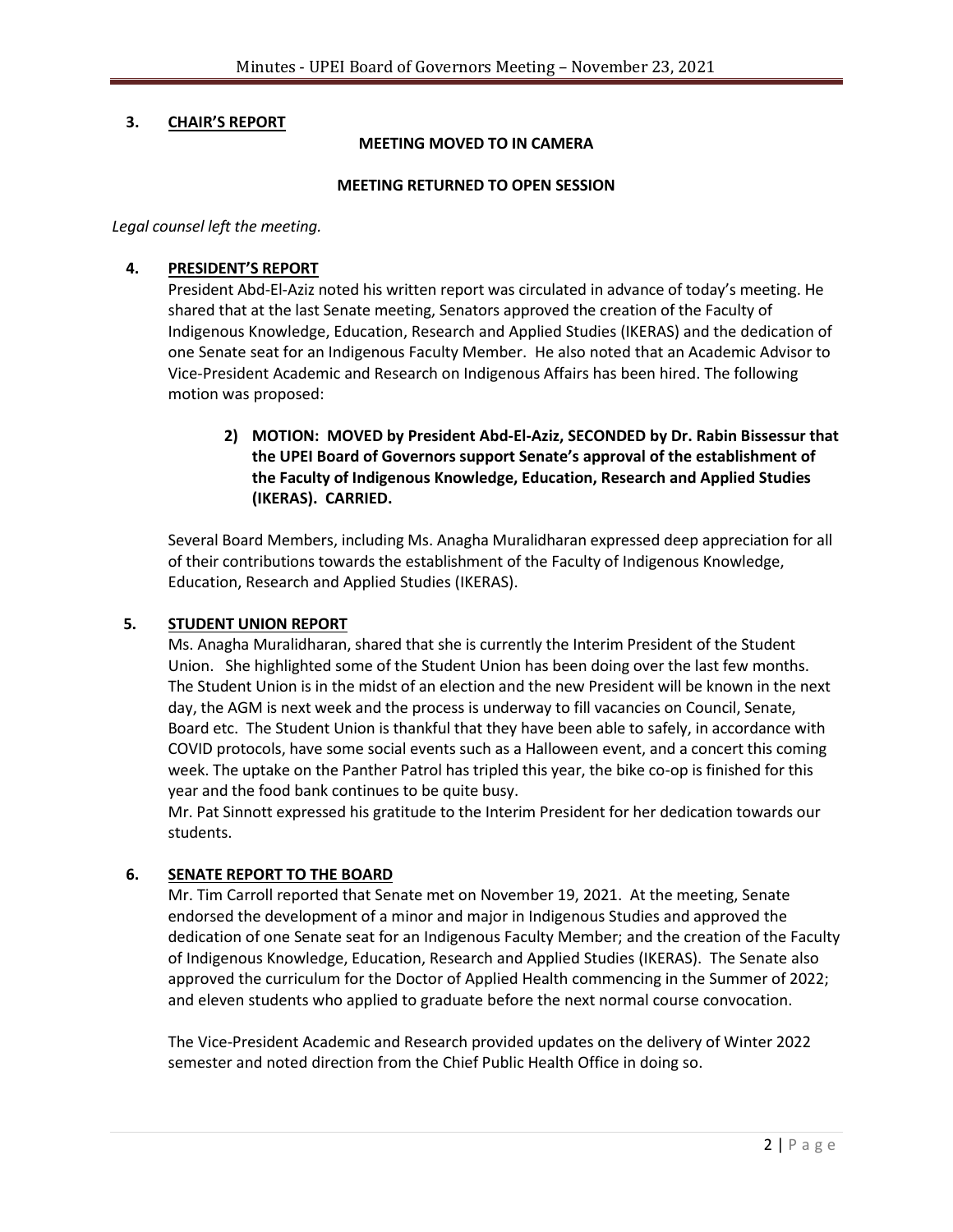#### **7. BOARD COMMITTEES' UPDATES**

- **a) Property and Asset Committee:** Mr. Peter Hayes informed Governors that the Committee met on November 3, 2021 and received a comprehensive update from the Vice-President Administration and Finance with respect to the new residence, the Canadian Centre for Climate Change and Adaptation and the new Faculty of Medicine building. The Canadian Centre for Climate Change and Adaptation is on schedule to open the first week of January.
- **b) Finance and Audit Committee:** Mr. Alex MacBeath informed Governors that the Committee met on November 8, 2021 and that in addition to the two items circulated in advance of the Board meeting, the Committee, at its meeting received internal audit updates from Ms. Ouma Cuniah. At the Committee meeting, Ms. Jackie Podger provided an update similar to what was provided to the Property and Asset Committee regarding campus infrastructure projects.

Ms. Jackie Podger and Ms. Tara Judson presented the Endowment and Special Funds Policy to the Committee and this was circulated to Board Members in advance of today's meeting. The following motion was proposed:

**3) MOVED by Mr. Alex MacBeath, SECONDED by Mr. Jim Bradley that the UPEI Board of Governors approves the Endowment and Special Funds Policy – Investment Policy Statement as presented and as recommended by the Finance and Audit Committee. CARRIED.**

Mr. MacBeath indicated that Ms. Jackie Podger also provided the Committee with an overview memo she received from Dr. Greg Keefe, Dean of the Faculty of Veterinary Medicine which outlines the vision of Magnetic Resonance Imaging and enhanced Radiology area at the Atlantic Veterinary College. This memo was circulated to Board Members in advance of today's meeting. The following motion resulted:

- **4) MOVED by Mr. Alex MacBeath, SECONDED by Dr. Geraldine Johnston, that the Magnetic Resonance Imaging Facility at the Atlantic Veterinary College be approved as presented and as recommended by the Finance and Audit Committee. CARRIED.**
- **c) Development, Fundraising and External Relations Committee:** Ms. Kathy Hambly indicated that the Committee met on September 8, 2021 and received updates from staff in the Development and Alumni Engagement, Communications and University Relations and the Marketing and Production areas. Ms. Hambly referenced the summary of approved awards circulated in advance of today's meeting.
- **d) Governance and Appeals Committee:** Ms. Shannon MacDonald reported that although the Committee did not hold their regular meeting in November, the sub-committee did meet on the topic of student appeals. She indicated that the Committee will be working with the Finance and Audit Committee on risk reporting and will report back to the Board.
- **e) Executive Committee:** Mr. Sinnott informed Members of expiring terms on the Sponsor